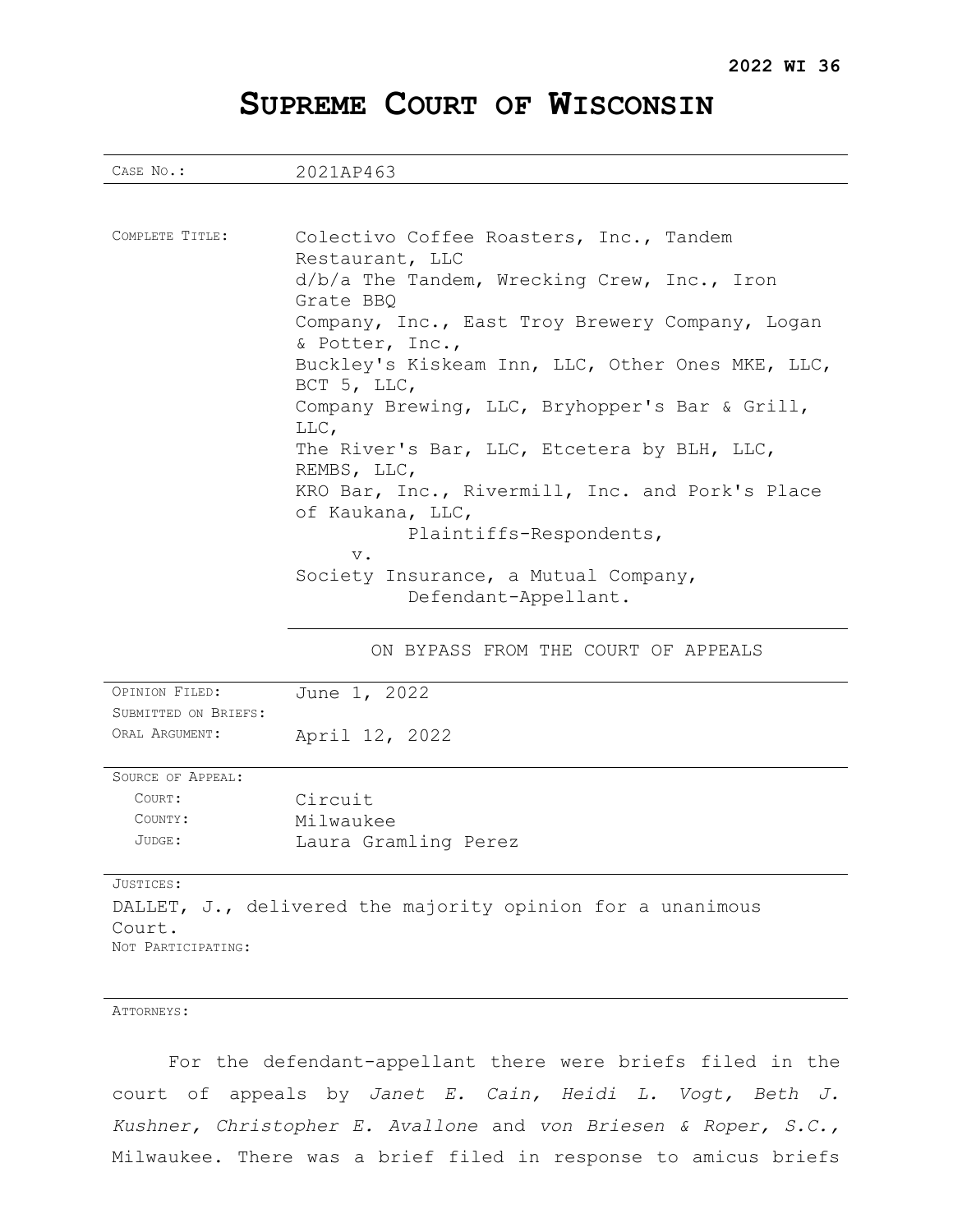for United Policyholders and the Tavern League of Wisconsin by *Janet E. Cain, Heidi L. Vogt, Beth J. Kushner, Christopher E. Avallone, Laura A. Foggan* and *von Briesen & Roper, S.C.,*  Milwaukee and *Crowell & Moring LLP,* Washington D.C. There was an oral argument by *Laura A. Foggan*.

For the plaintiffs-respondents there was a brief filed in the court of appeals by *Jay A. Urban, Nicole A. Flemming, Richard W. Schulte* and *Urban & Taylor, S.C.,* Milwaukee and *Wright & Schulte,* Vandalia. There was an oral argument by *Jay A. Urban.*

An amicus curiae brief was filed in the court of appeals by *Jeffrey D. Colman, Gabriel K. Gillett* and *Jenner & Block LLP,*  Chicago for The Restaurant Law Center.

An amicus curiae brief was filed by *Andrew B. Hebl* and *Boardman & Clark LLP,* Madison for the Wisconsin Insurance Alliance, American Property Casualty Insurance Association, and the National Association of Mutual Insurance Companies.

An amicus curiae brief was filed by *Patrick Murphy, John S. Vishneski III* and *Quarles & Brady LLP,* Milwaukee and *Reed Smith LLP,* Chicago for United Policyholders.

An amicus curiae brief was filed by *Patricia L. Jenness, Marshall Gilinsky, Esq., Nicholas M. Insua, Esq., Rhonda Orin, Esq.* and *Michael Best & Friederich LLP,* Milwaukee and *Anderson Kill*, New York City for the Tavern League of Wisconsin.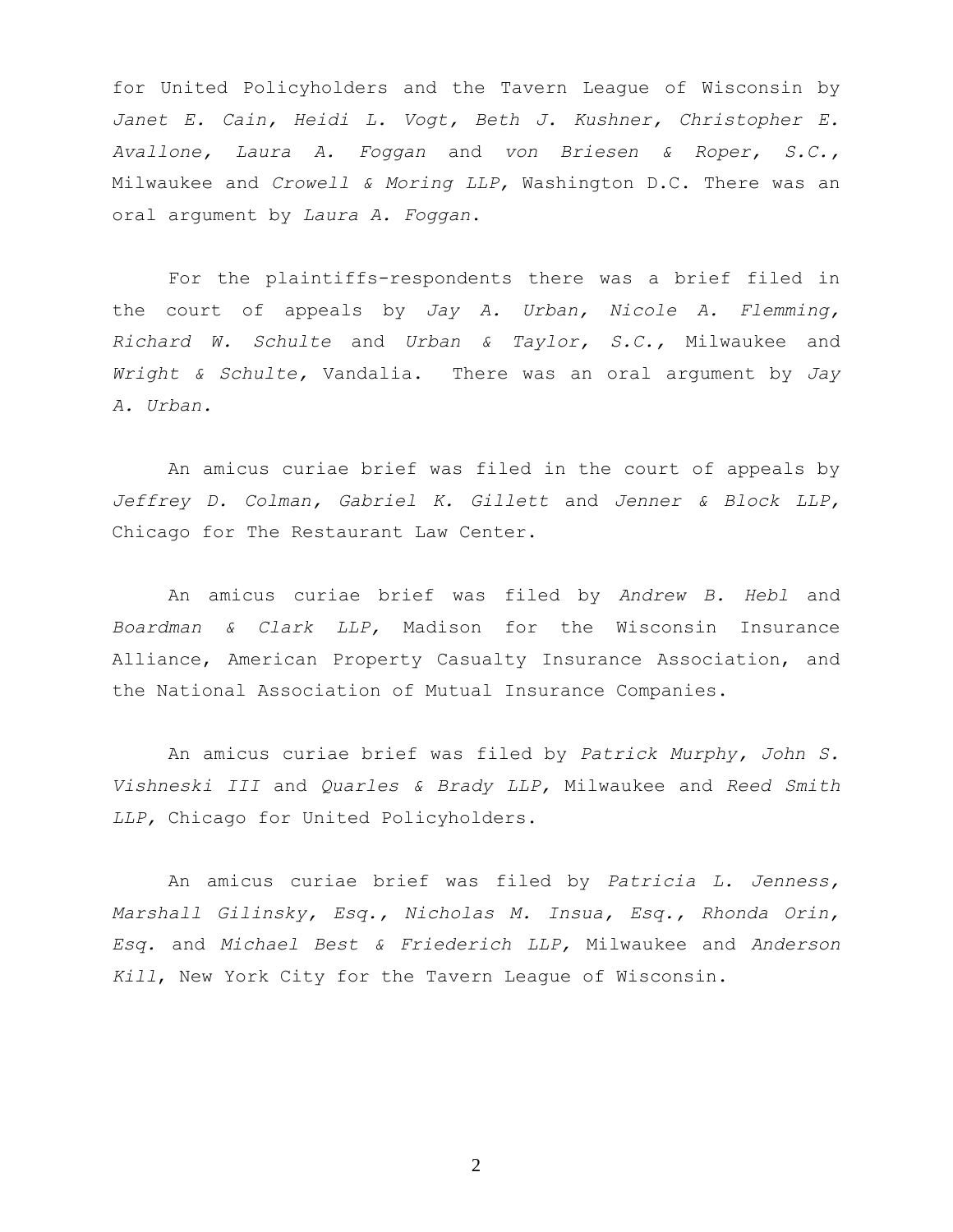**2022 WI 36**

NOTICE

**This opinion is subject to further editing and modification. The final version will appear in the bound volume of the official reports.** 

No. 2021AP463 (L.C. No. 2020CV2597)

STATE OF WISCONSIN **1989** : IN SUPREME COURT

**Colectivo Coffee Roasters, Inc.; Tandem Restaurant, LLC d/b/a The Tandem; Wrecking Crew, Inc.; Iron Grate BBQ Company, Inc.; East Troy Brewery Company; Logan & Potter, Inc.; Buckley's Kiskeam Inn, LLC; Other Ones MKE, LLC; BCT 5, LLC; Company Brewing, LLC; Bryhopper's Bar & Grill, LLC; The River's Bar, LLC; Etcetera by BLH, LLC; REMBS, LLC, KRO Bar, Inc.; Rivermill, Inc.; and Pork's Place of Kaukauna, LLC,**

 **Plaintiffs-Respondents,**

Sheila T. Reiff Clerk of Supreme Court

**JUN 1, 2022**

**FILED**

 **v.**

**Society Insurance, a Mutual Company,**

 **Defendant-Appellant.**

DALLET, J., delivered the majority opinion for a unanimous Court.

APPEAL from an order of the Circuit Court for Milwaukee County, Laura Gramling Perez, Judge. *Reversed and remanded*.

¶1 REBECCA FRANK DALLET, J. Colectivo Coffee Roasters and other bars and restaurants experienced substantial losses as a result of the COVID-19 pandemic and related government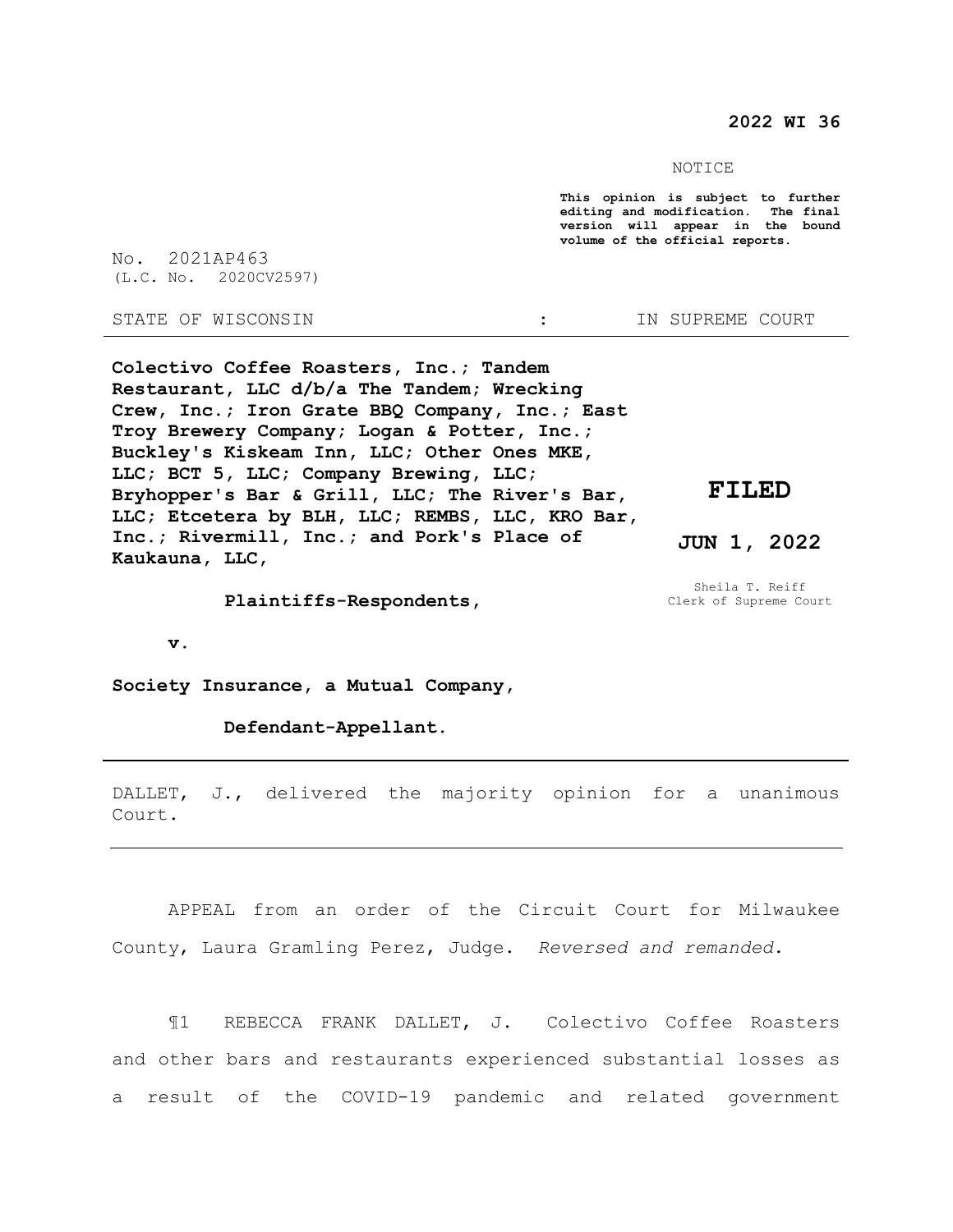restrictions on in-person dining. This case is about whether those losses are covered by a property-insurance policy issued by Society Insurance. Specifically, the questions here are: (1) whether a bar or restaurant's inability to use its dining space for in-person dining because of the pandemic and related government restrictions constitutes a direct physical loss of or damage to its property under Society's policy; and (2) whether the presence of COVID-19 on a bar or restaurant's property caused the bar or restaurant to suspend its operations, thereby entitling it to coverage under the policy's contamination provision. We conclude that the answer to both questions is "No," and therefore reverse.

## I

¶2 This case began in the early days of the COVID-19 pandemic. In early February 2020, Colectivo purchased an insurance policy from Society.<sup>1</sup> The policy provides that Society "will pay for direct physical loss of or damage to" Colectivo's buildings, permanently installed equipment, and other "business personal property." When such direct physical harm occurs, the policy covers not only that harm but certain other losses resulting from it. Two types of losses are relevant here, each

 $\overline{a}$ 

 $1$  Although several bars and restaurants are plaintiffs here, only Colectivo's policy is in the record. Throughout this litigation the parties have treated Colectivo's policy as representative of the other plaintiffs' policies. We do the same. We also refer to all plaintiffs collectively as "Colectivo."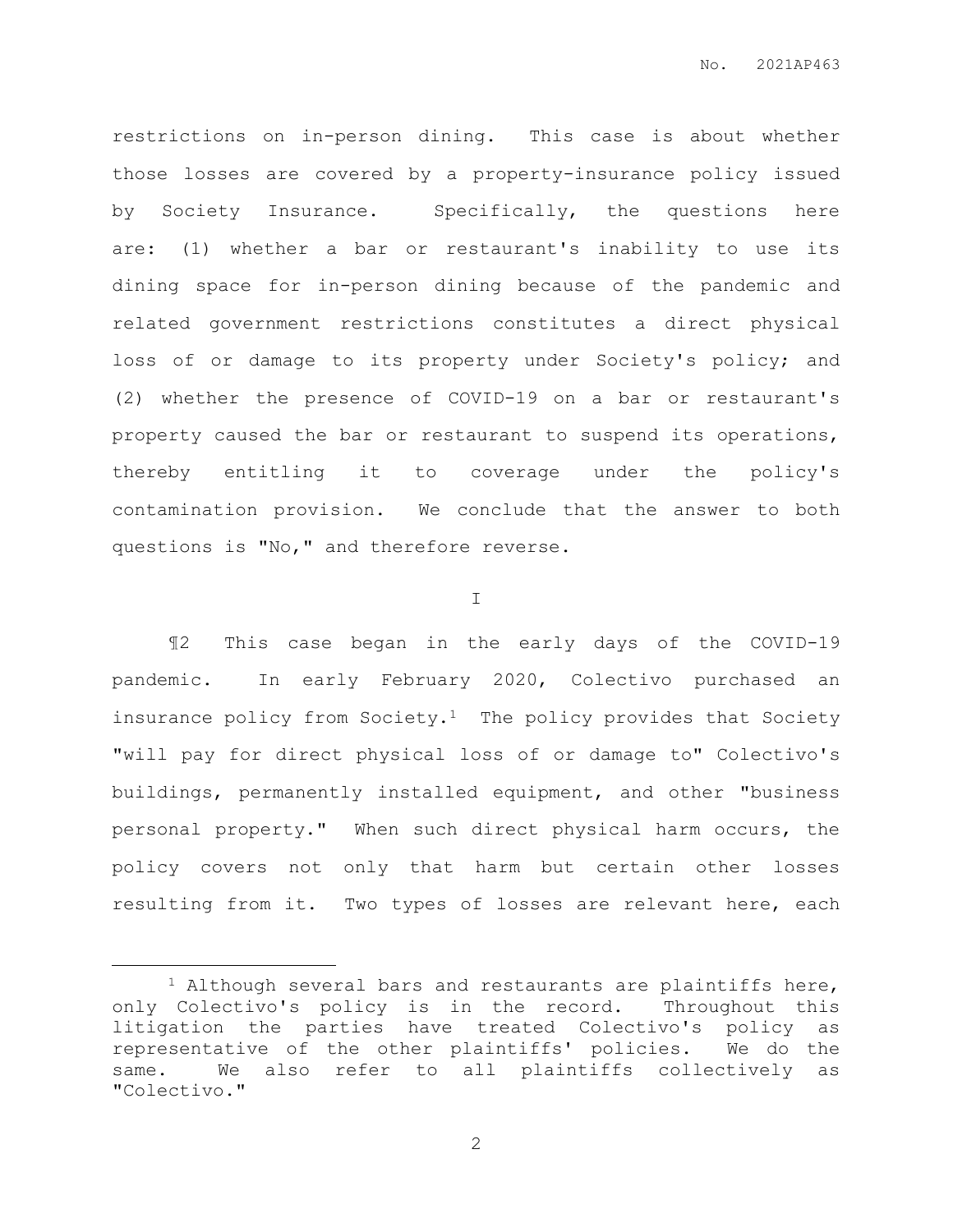covered by its own provision. The first is the "businessincome" provision, under which Society is required to pay for "the actual loss of business income [Colectivo] sustain[s] due to the necessary suspension of [its] 'operations' during the 'period of restoration.'"2 The second is the "extra-expenses" provision, which covers expenses incurred "during the period of restoration," that Colectivo would not have incurred but for the direct physical harm, and that are "necessary" to "avoid or minimize the suspension of business and to continue operations".

¶3 The policy also contains provisions that cover lost business income and extra expenses incurred as a result of contamination on the property or an order by a civil authority preventing Colectivo from accessing its property.3 The policy's

 $\overline{a}$ 

<sup>2</sup> "Operations" and "period of restoration" are defined in the policy. "Operations" means "[the insured's] business activities occurring at the described premises." "Period of restoration" means "the period of time that begins with the date of direct physical loss or damage caused by or resulting from a covered cause of loss . . . and ends on the date when the property . . . should be repaired, rebuilt or replaced with reasonable speed and similar quality."

<sup>3</sup> The policy uses "business income" and "extra expenses" both as titles for coverage provisions and as types of losses. When the contamination provision refers to business income and extra expenses, it does so only to identify types of losses: "The definitions of Business Income and Extra Expense, contained in the Business Income and Extra Expense Additional Coverages section shall also apply to the additional coverages under this section." The policy defines lost "business income" as the "net income . . . that would have been earned or incurred if no physical loss or damage had occurred." An "extra expense" is defined, in relevant part, as an "expense incurred to avoid or minimize the suspension of business and to continue operations."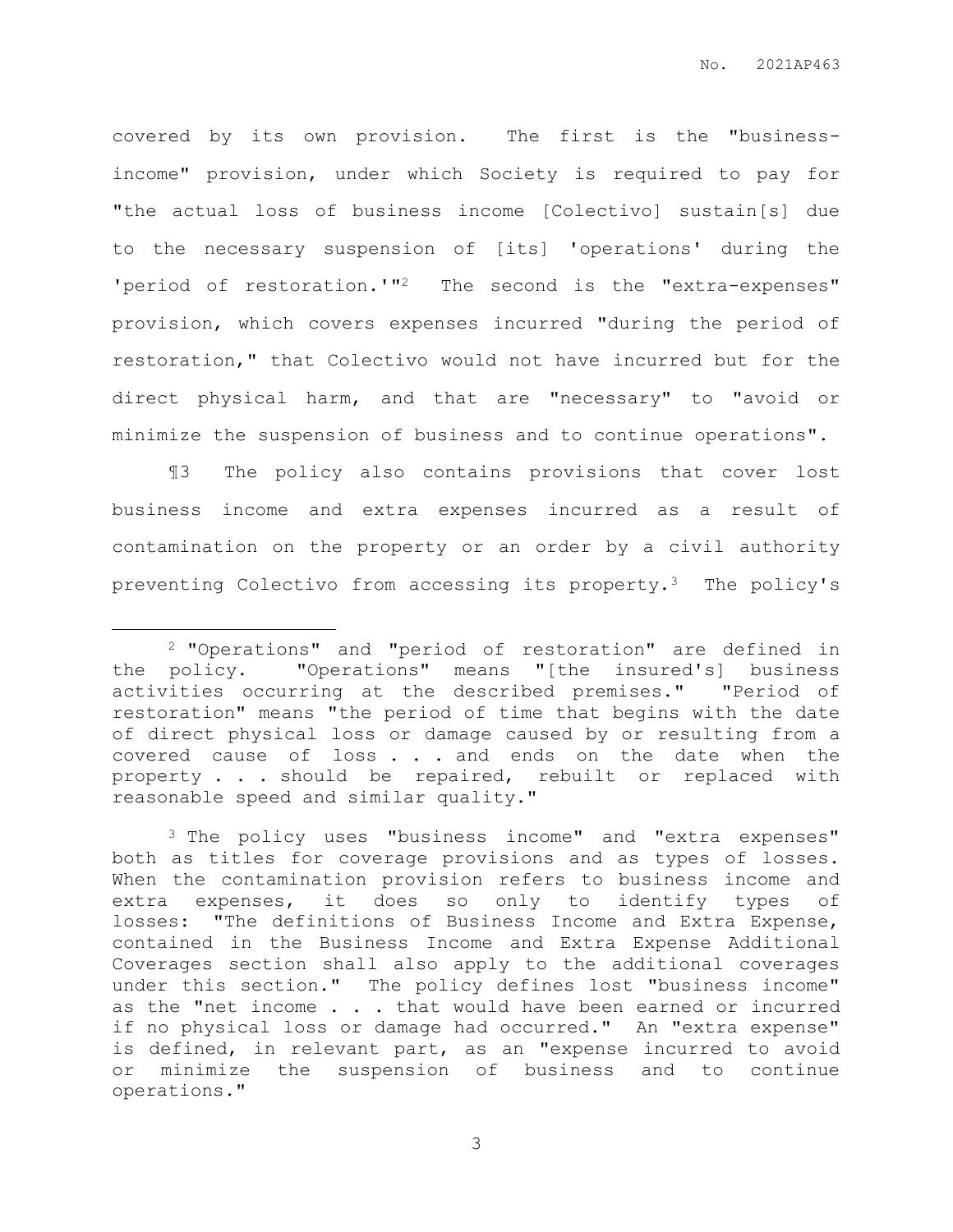"contamination" provision covers the costs to "clean and sanitize [Colectivo's] premises, machinery and equipment" when Colectivo's "operations are suspended due to 'contamination,'" defined as a "defect, deficiency, inadequacy or dangerous condition in [Colectivo's] products, merchandise, or premises." When the contamination "results in an action by a public health or other governmental authority that prohibits access" to the property and causes Colectivo to suspend its business operations, the policy covers lost business income and extra expenses Colectivo incurs during that suspension period. The "civil-authority" provision provides coverage when a "civil authority . . . prohibits access" to Colectivo's property due to direct physical harm to a surrounding property, even if Colectivo's property itself suffered no such harm.

¶4 Not long after Colectivo purchased its policy from Society, Department of Health Services Secretary-Designee Andrea Palm issued several emergency orders aimed at stopping the spread of COVID-19. Orders Nos. 5 and 12, issued in March 2020, prohibited in-person dining at all bars and restaurants, although take-out and delivery services were allowed to continue. Colectivo lost business income as a result of its compliance with those restrictions, and some of the other plaintiffs that served only alcohol closed altogether, as local laws prohibited them from offering take-out service. Colectivo filed a claim with Society to recover its lost income, which Society denied on the grounds that Colectivo had not suffered a "direct physical loss." Rather, in Society's view, Colectivo's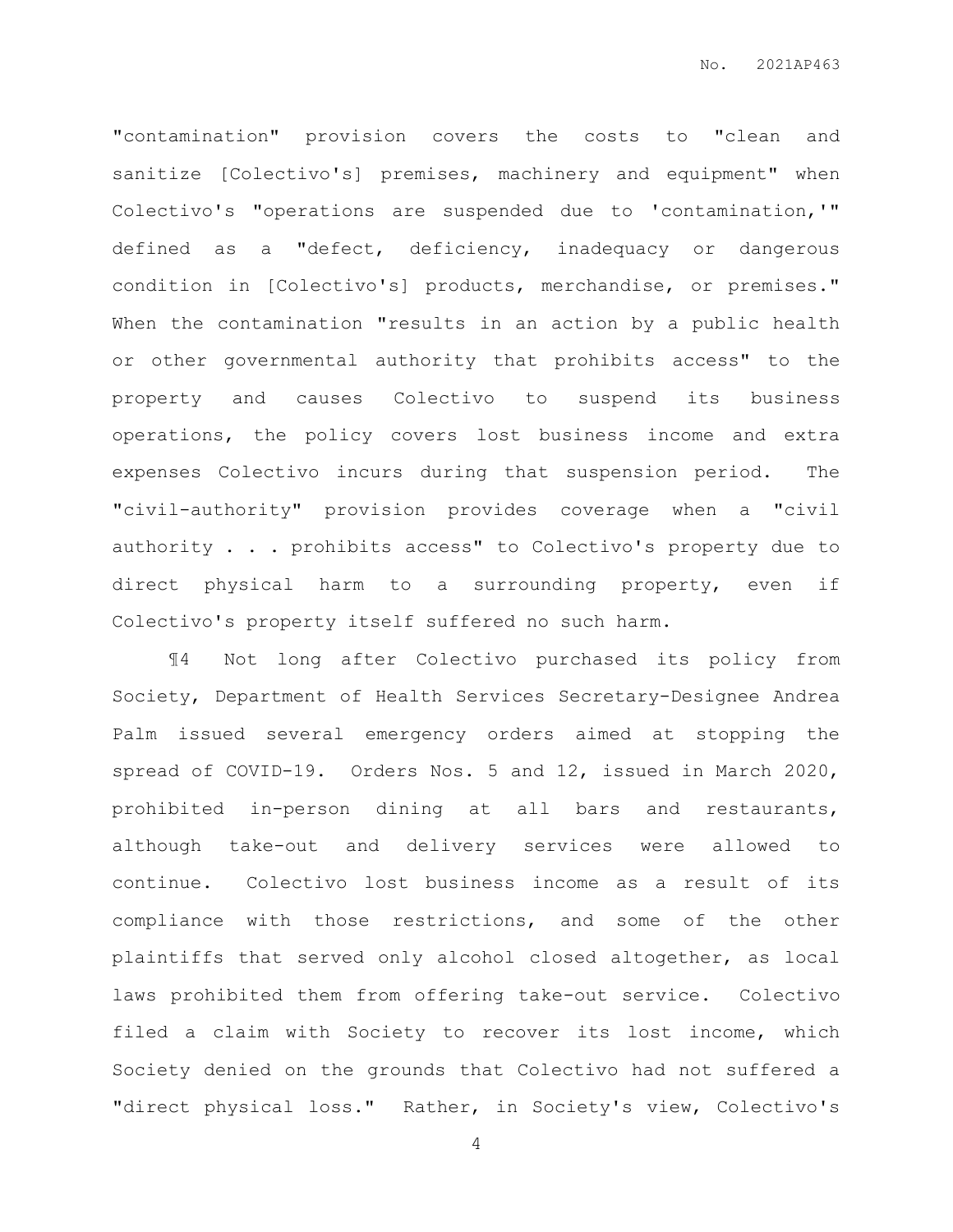use of its property was restricted, but the property was not lost or damaged.

¶5 Colectivo then filed a class-action complaint against Society seeking declaratory and injunctive relief, as well as damages for breach of contract. It alleged that it had been "forced . . . to cease [its] operations" because of Palm's orders and the potential presence of COVID-19 on its property. Colectivo asserted that the "presence of any COVID-19 particles renders items of physical property unsafe," thereby causing "direct physical harm, direct physical damage, and direct physical loss to property." Accordingly, Colectivo argued that Society was required to compensate it for that harm as well as the business income it lost because of that harm. Likewise, it alleged that Palm's orders "prohibited the public from accessing [its] restaurants, thereby causing the necessary suspension of [its] operations," which triggered the business-income, extraexpense, and civil-authority provisions of the policy.

¶6 Society filed a motion to dismiss the complaint, arguing that Colectivo had failed to allege any direct physical loss of or damage to its property, so none of the policy's coverage provisions applied. The circuit court denied that motion, concluding that Colectivo had sufficiently alleged a physical loss of its dining area due to both the likely presence of COVID-19 on Colectivo's property and Palm's orders prohibiting in-person dining. The court of appeals permitted Society to appeal the circuit court's non-final order. Society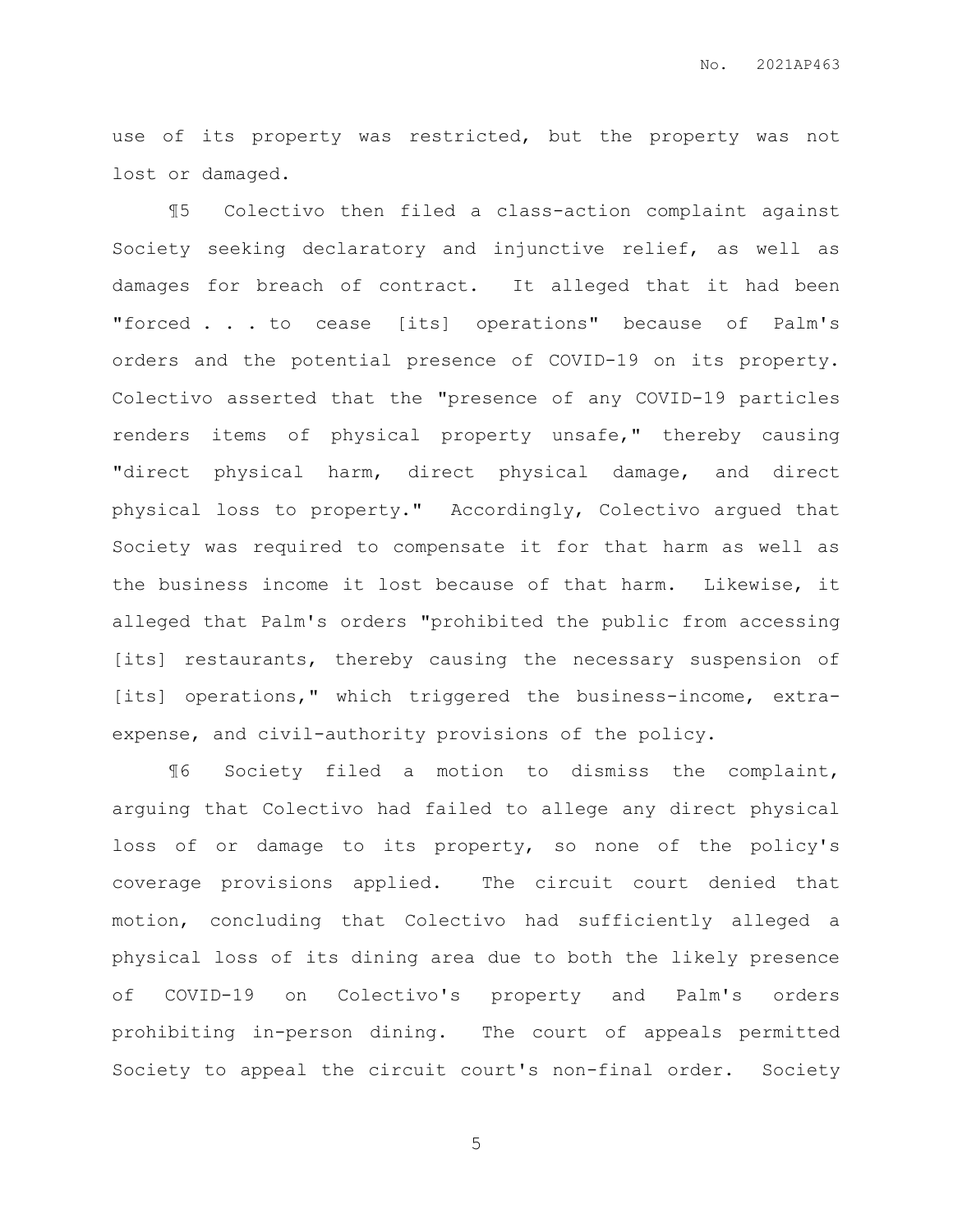then filed a petition to bypass the court of appeals, which we granted.

#### II

¶7 We review de novo the circuit court's denial of Society's motion to dismiss. See Data Key Partners v. Permira Advisers LLC, 2014 WI 86, ¶17, 356 Wis. 2d 665, 849 N.W.2d 693. We accept as true all well-pleaded facts in Colectivo's complaint, as well as reasonable inferences from those facts, but we draw our own legal conclusions regarding how they apply to the Society insurance policy. See id., ¶¶18–19.

¶8 The interpretation of an insurance policy is a question of law that we review de novo. Am. Fam. Mut. Ins. Co. v. Am. Girl, Inc., 2004 WI 2, ¶23, 268 Wis. 2d 16, 673 N.W.2d 65. Our goal is to give effect to the parties' intent, construing the policy as it would be understood by a reasonable person in the same position as the insured. Id. If, based on the facts in the complaint, "it is clear that the policy was not intended to cover the claim asserted, the analysis ends there." See id., ¶24. Only if the complaint establishes an initial grant of coverage do we analyze whether any exclusion provisions apply. See id.

#### III

¶9 Colectivo asserts that Society must cover Colectivo's alleged damages under the policy's business-income, extra-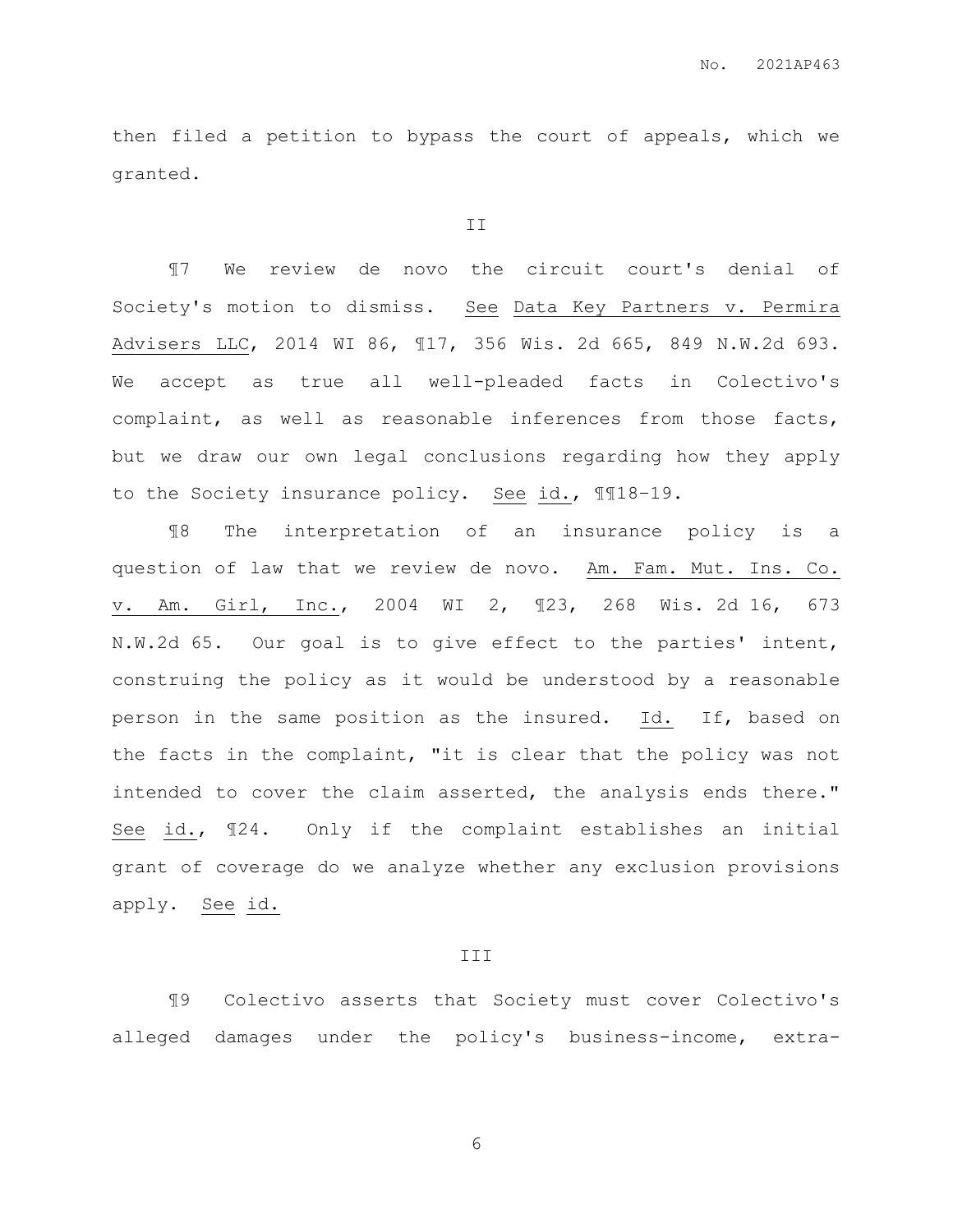expense, civil-authority, and contamination provisions.4 We analyze the former three provisions together because they share a similar prerequisite for coverage: they apply only if there has been a physical loss of or damage to either Colectivo's property or a surrounding property. We then address the contamination provision, which applies if a "dangerous condition" on Colectivo's property caused Colectivo to suspend its operations or a governmental authority to "prohibit access" to the property.

A

¶10 The provisions of Society's policy on which Colectivo relies, with the exception of the contamination provision, all require Colectivo to allege a direct physical loss of or damage to either its property or a surrounding property. Although Society's policy does not define "direct physical loss of or damage to" property, our prior cases interpreting similar language establish that physical losses and physical damages refer to different degrees of tangible harm. An insured suffers a physical "loss" of its property when the property is

 $\overline{a}$ 

<sup>4</sup> Colectivo also argues that it is entitled to coverage under the policy's "sue and labor" clause, which requires Colectivo to keep a record of its expenses related to a covered loss or damage and to take reasonable steps to prevent further damage. By its plain text, however, this provision does not provide coverage; it merely lays out certain obligations Colectivo has "in the event of loss or damage to covered property." See also In re Soc'y Ins. Co. COVID-19 Bus. Interruption Prot. Ins. Litig., 521 F. Supp. 3d 729, 745 (N.D. Ill. 2021) (reaching the same conclusion).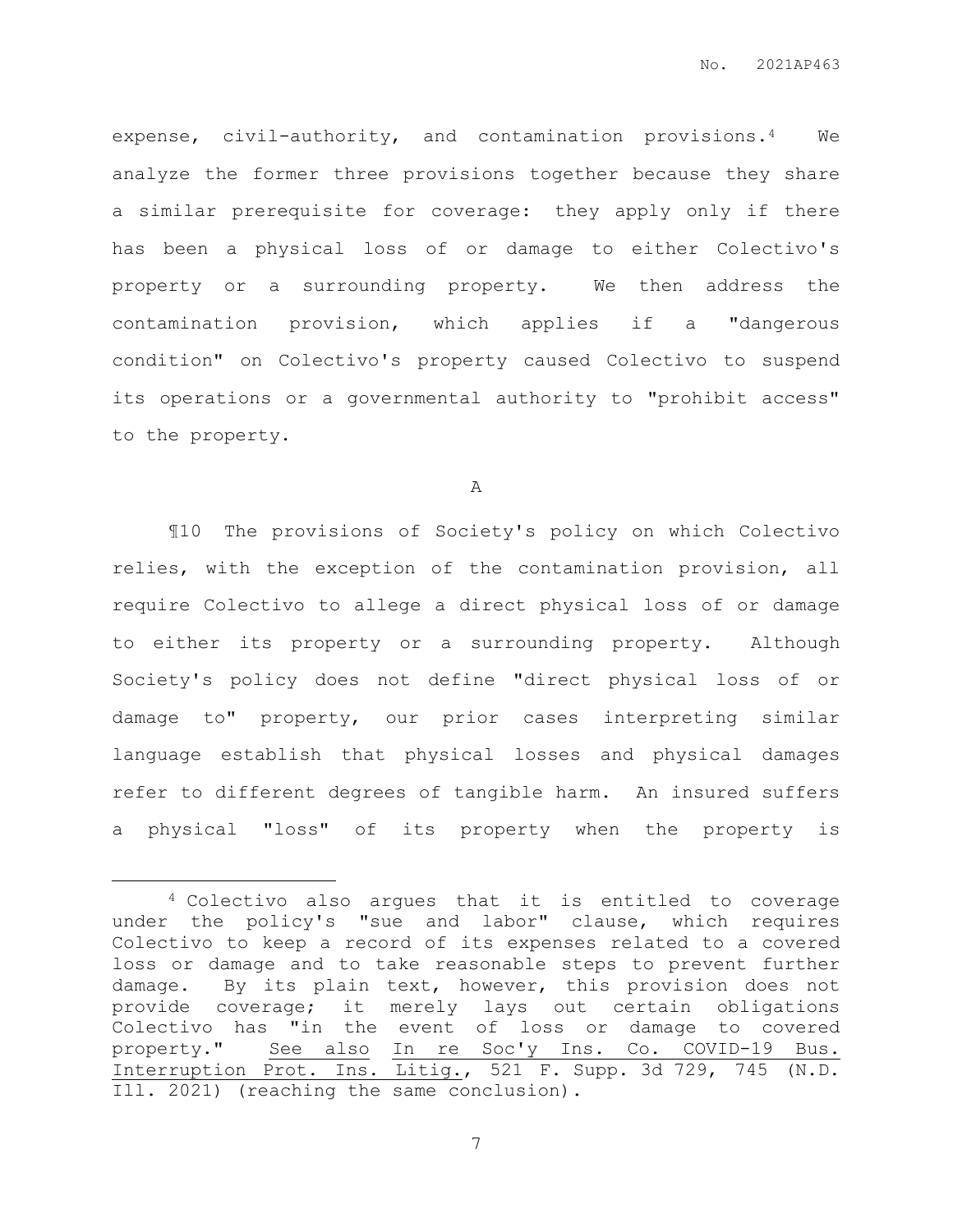"destroyed" or affected to such an extent that it cannot be repaired. See RTE Corp. v. Md. Cas. Co., 74 Wis. 2d 614, 624, 247 N.W.2d 171 (1976). Such a loss occurs, for example, when a building burns down and must be rebuilt. See, e.g., Park Terrace, LLC v. Transp. Ins. Co., No. 2010AP2432, unpublished op., ¶4 (Wis. Ct. App. Dec. 1, 2011). Physical "damage" is harm to the tangible characteristics of the insured property that does not rise to the level of a physical loss. See Wis. Label Corp. v. Northbrook Prop. & Cas. Ins. Co., 2000 WI 26, ¶¶29–31, 233 Wis. 2d 314, 607 N.W.2d 276; see also Sandy Point Dental, PC v. Cincinnati Ins. Co., 20 F.4th 327, 332 (7th Cir. 2021). So a roof that is dented by hail but remains functional has incurred physical damage because "[t]his denting changes [its] physical characteristics." Advance Cable Co., LLC v. Cincinnati Ins. Co., 788 F.3d 743, 747 (7th Cir. 2015). By contrast, a product that is merely mislabeled has suffered no physical damage because its tangible characteristics are unchanged. See Wis. Label Corp., 233 Wis. 2d 314, ¶¶31–33.

¶11 That definition of "direct physical loss of or damage to" property is consistent with how the phrase is used in Society's policy. See Day v. Allstate Indem. Co., 2011 WI 24, ¶28, 332 Wis. 2d 571, 798 N.W.2d 199 (insurance policy terms are interpreted "in the context of the policy as a whole"). The policy provides that business-income and extra-expense coverages are limited to losses resulting from a physical loss of or damage to the property that are incurred during the "period of restoration." The "period of restoration" is the time during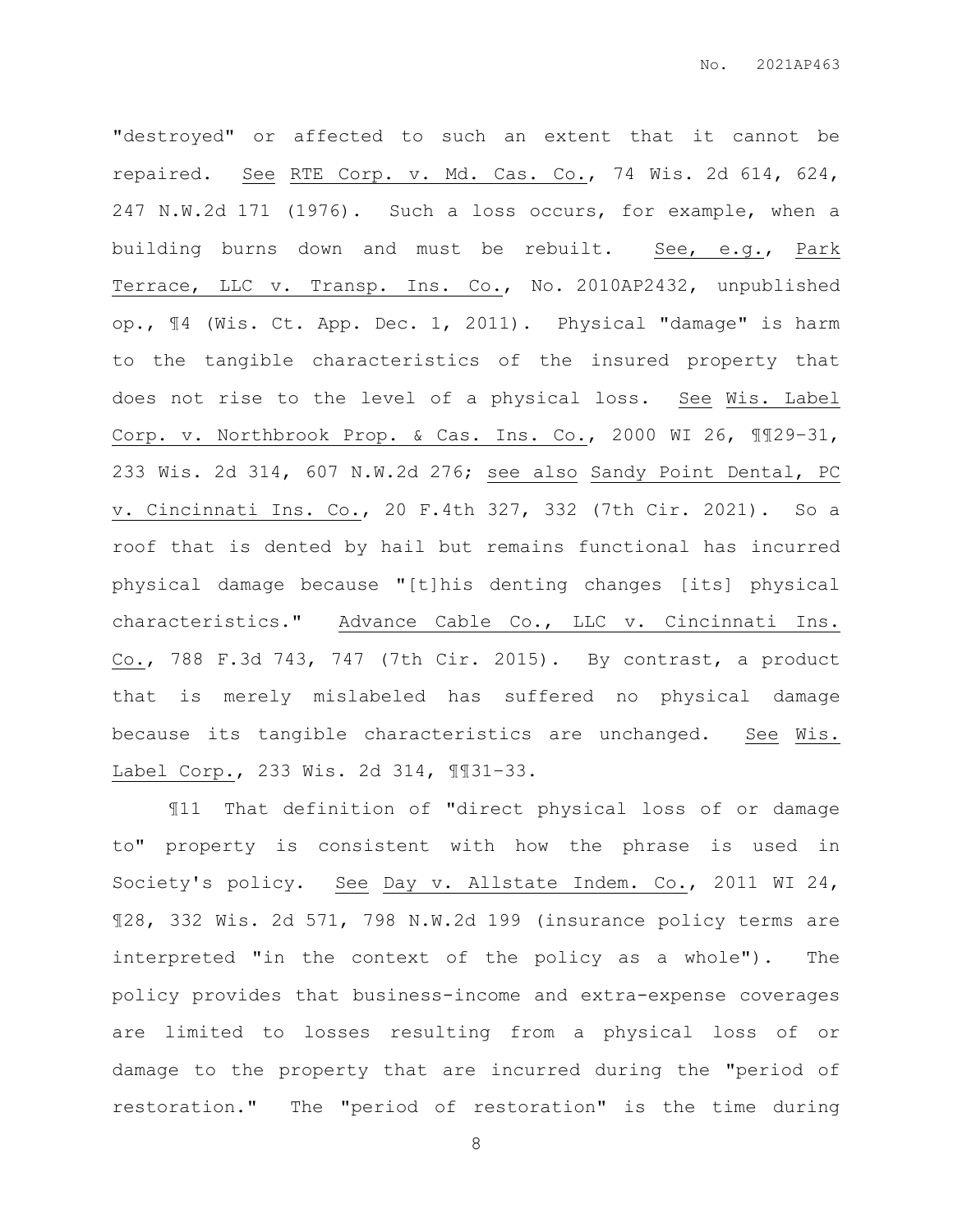which the property is "repaired, rebuilt or replaced with reasonable speed and similar quality." Thus, for a harm to constitute a physical loss of or damage to the property, it must be one that requires the property to be repaired, rebuilt, or replaced——that is, it must alter the property's tangible characteristics. See, e.g., Sandy Point Dental, 20 F.4th at 333.

1

¶12 Colectivo argues that it suffered a physical loss of or damage to its property in two ways: (1) because of the "presence of COVID-19 particles" on its premises; and (2) it lost the use of at least some of its property because of Palm's orders closing restaurants. We reject both arguments because neither alleges a tangible harm to Colectivo's physical property necessary to trigger coverage.

¶13 As the overwhelming majority of the other courts that have addressed the same issue have concluded, the presence of COVID-19 does not constitute a physical loss of or damage to property because it does not "alter the appearance, shape, color, structure, or other material dimension of the property." See, e.g., Sandy Point Dental PC v. Cincinnati Ins. Co., 488 F. Supp. 3d 690, 693–94 (N.D. Ill. 2020) (collecting cases), aff'd, 20 F.4th 327 (7th Cir. 2021). The virus does not necessitate structural "repairs or remediation"; it can be removed from a surface with a disinfectant. See Uncork & Create LLC v. Cincinnati Ins. Co., 498 F. Supp. 3d 878, 883–84 (S.D. W.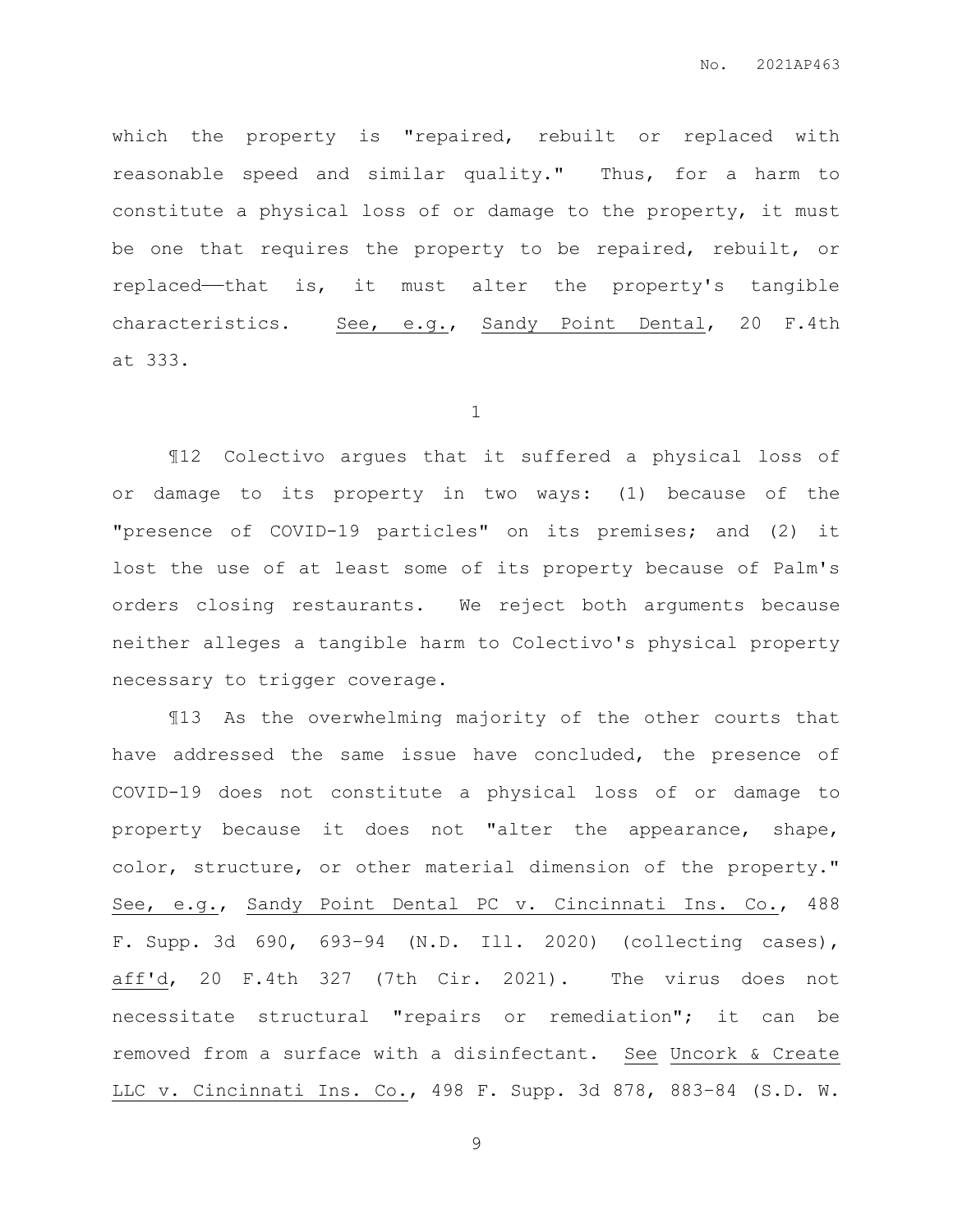Va. 2020), aff'd, 27 F.4th 926 (4th Cir. 2022). Likewise, COVID-19 does not render property "inherently dangerous" or "uninhabitable" in the same way as "ongoing rockfalls" or wildfire smoke might, because COVID-19 is not a "physical peril that ma[kes merely] entering a structure hazardous." See Biltrite Furniture, Inc. v. Ohio Sec. Ins. Co., No. 20-CV-656- JPS-JPS, 2021 WL 3056191, at \*4 n.4 (E.D. Wis. July 20, 2021). Rather, the danger of the virus is to "people in close proximity to one another," not to the real property itself. Id.; see also Uncork & Create, 498 F. Supp. 3d at 884.

¶14 As for Palm's orders, although they restricted Colectivo's use of its property, Society's policy makes clear that a loss of use is distinct from physical loss of or damage to property. For instance, in a provision regarding personal property, the policy expressly covers damages for both the loss of or damage to that property as well as the loss of the use of that property: "We [Society] will pay . . . damages because of direct physical loss or damage, including loss of use, to [invitees' personal property] caused by accident and arising out of any covered cause of loss." By contrast, the policy provisions on which Colectivo relies omit any loss-of-use language, instead covering only a "direct physical loss of or damage to" the property. One may think of the business-income provision as indirect loss-of-use coverage, but that does not change the fact that a prerequisite for that provision is still a direct physical loss or damage. "Loss of use" is thus distinct from a "direct physical loss or damage," and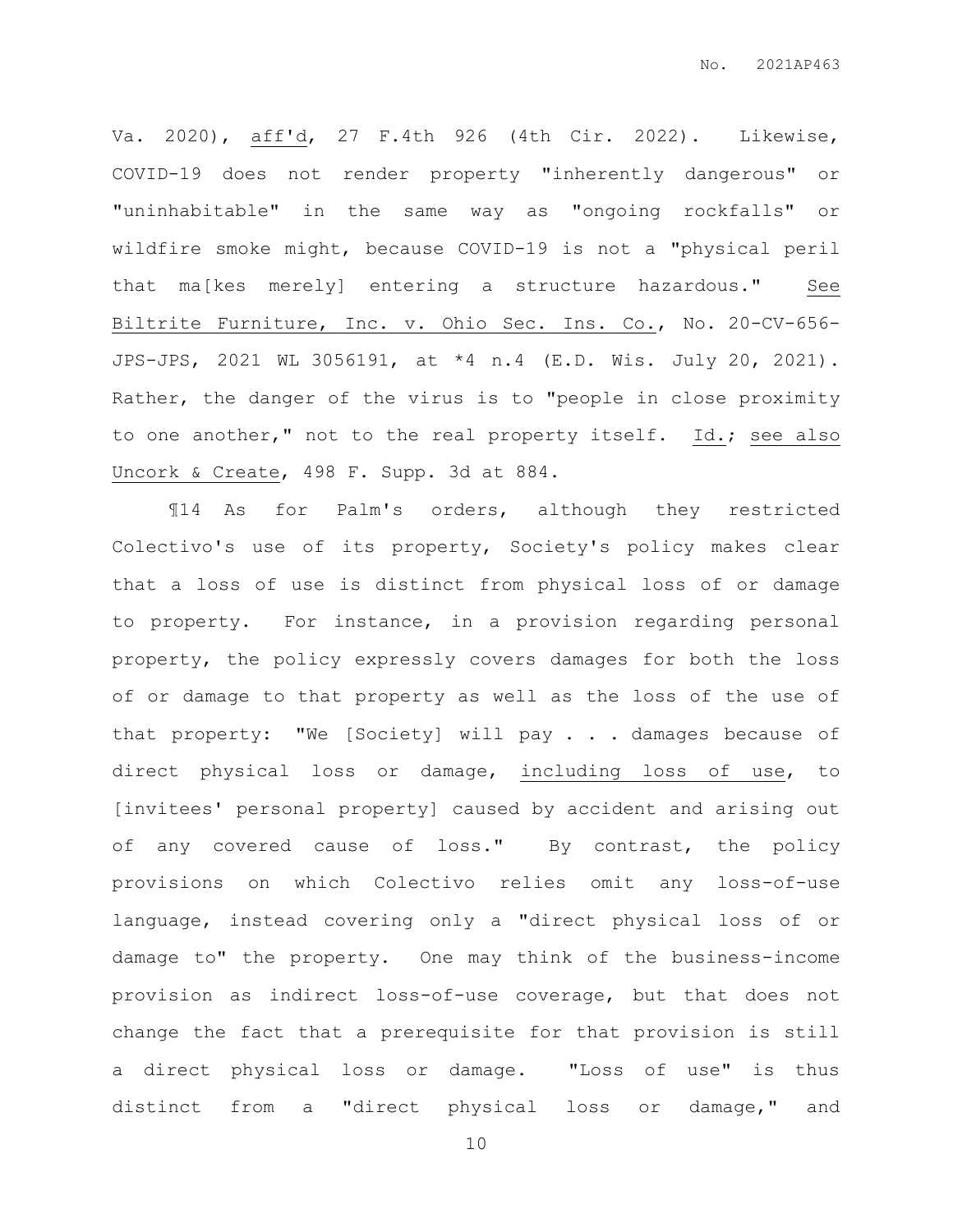Colectivo's argument fails because it conflates the two. See, e.g., Green Beginnings, LLC v. W. Bend Ins. Co., No. 20-CV-1661, 2021 WL 2210116, at \*5 (E.D. Wis. May 28, 2021) ("'Direct physical loss' does not include the temporary loss of use of the insured's property."), appeal filed, No. 21-2186 (7th Cir. June 25, 2021); Real Hosp., LLC v. Travelers Ins. Co. of Am., 499 F. Supp. 3d 288, 295–96 (S.D. Miss. 2020).

¶15 The federal district court case on which Colectivo primarily relies makes that same mistake, while also misinterpreting "period of restoration." See In re Soc'y Ins. Co. COVID-19 Bus. Interruption Prot. Ins. Litig., 521 F. Supp. 3d 729 (N.D. Ill. 2021). That case involved similar plaintiffs who raised similar claims as in this case: they were restaurants and bars who could not offer in-person dining because of COVID-19-related government orders and who had filed insurance claims under the same Society policy. The district court concluded that a reasonable jury could find that the plaintiffs had suffered a "physical loss" under the policy because they were "limited from using much of their physical space." See id. at 742. It also rejected Society's argument that the definition of "period of restoration" precluded the plaintiffs' claims, explaining that the period of restoration defined only the timeframe for which business-income expenses would be covered. Additionally, the court noted that because a restaurant could "repair" its dining room by installing certain safety features or "replace" its "lost" dining space by expanding its dining room, the definition of "period of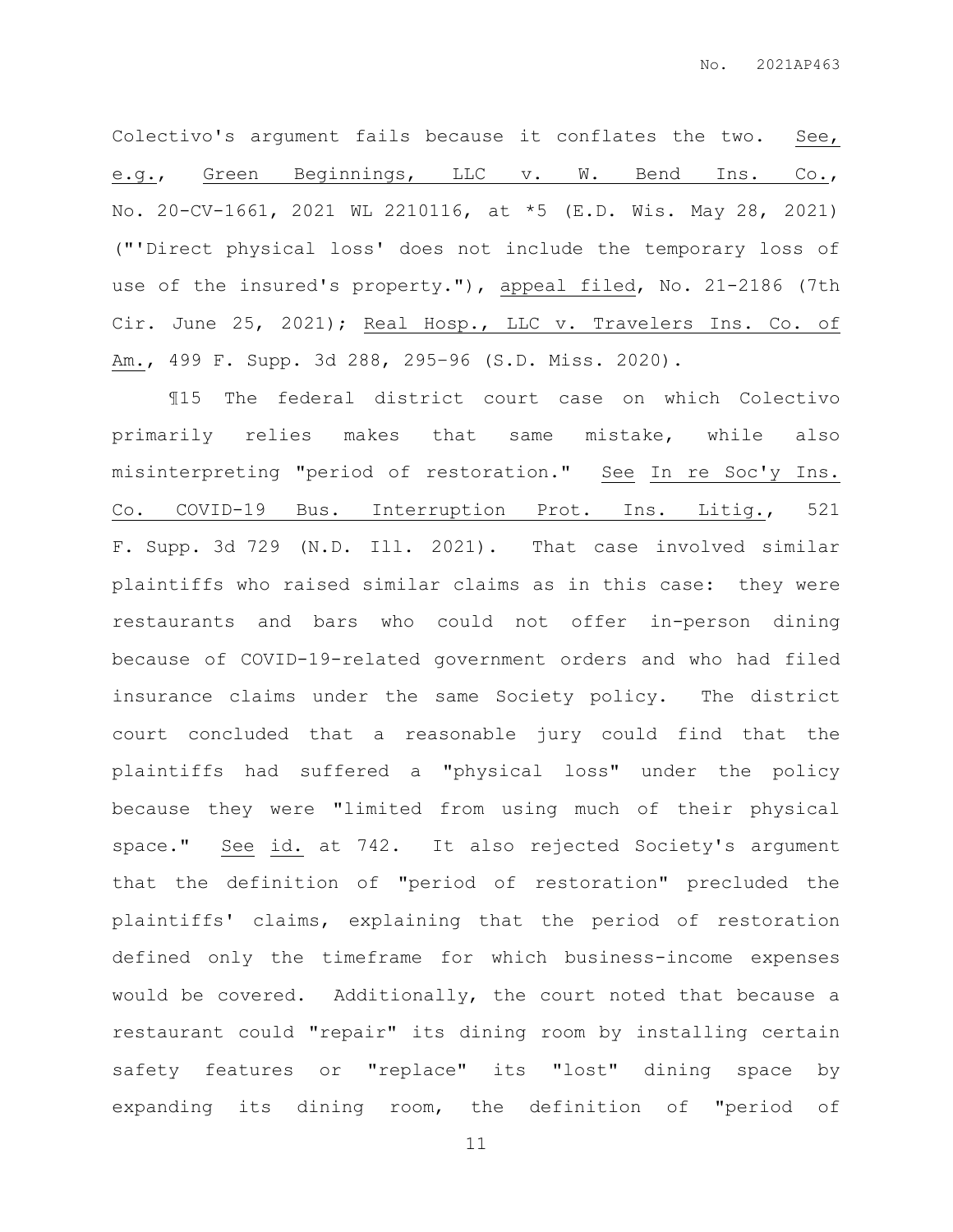restoration" was "consistent with interpreting direct physical loss of property to include the loss of physical use" of that property. See id. at 742–43.

¶16 We disagree with that reasoning for two reasons. First, the district court's interpretation ignores the language in Society's policy distinguishing a loss of use from a direct physical loss and is inconsistent with our previous cases interpreting "physical loss." And second, to restore property is to "bring [it] back to  $\ldots$  . [its] former or original state, "5 not to alter its condition, as the district court's proposed measures would. So although Colectivo could not use its dining room for in-person dining for a period of time, the dining room was still there, unharmed—it was not physically lost or damaged. See Sandy Point Dental, 20 F.4th at 332–34. Without such a harm, the policy's business-income and extra-expense provisions do not apply. See 10E, LLC v. Travelers Indem. Co. of Conn., 483 F. Supp. 3d 828, 836 (C.D. Cal. 2020) ("Plaintiff only plausibly alleges that in-person dining restrictions interfered with the use or value of its property——not that the restrictions caused direct physical loss or damage.").

# 2

¶17 The civil-authority provision likewise does not apply. Unlike the business-income and extra-expense provisions, which require a physical loss of or damage to Colectivo's property,

 $\overline{a}$ 

<sup>5</sup> https://www.merriam-webster.com/dictionary/restore.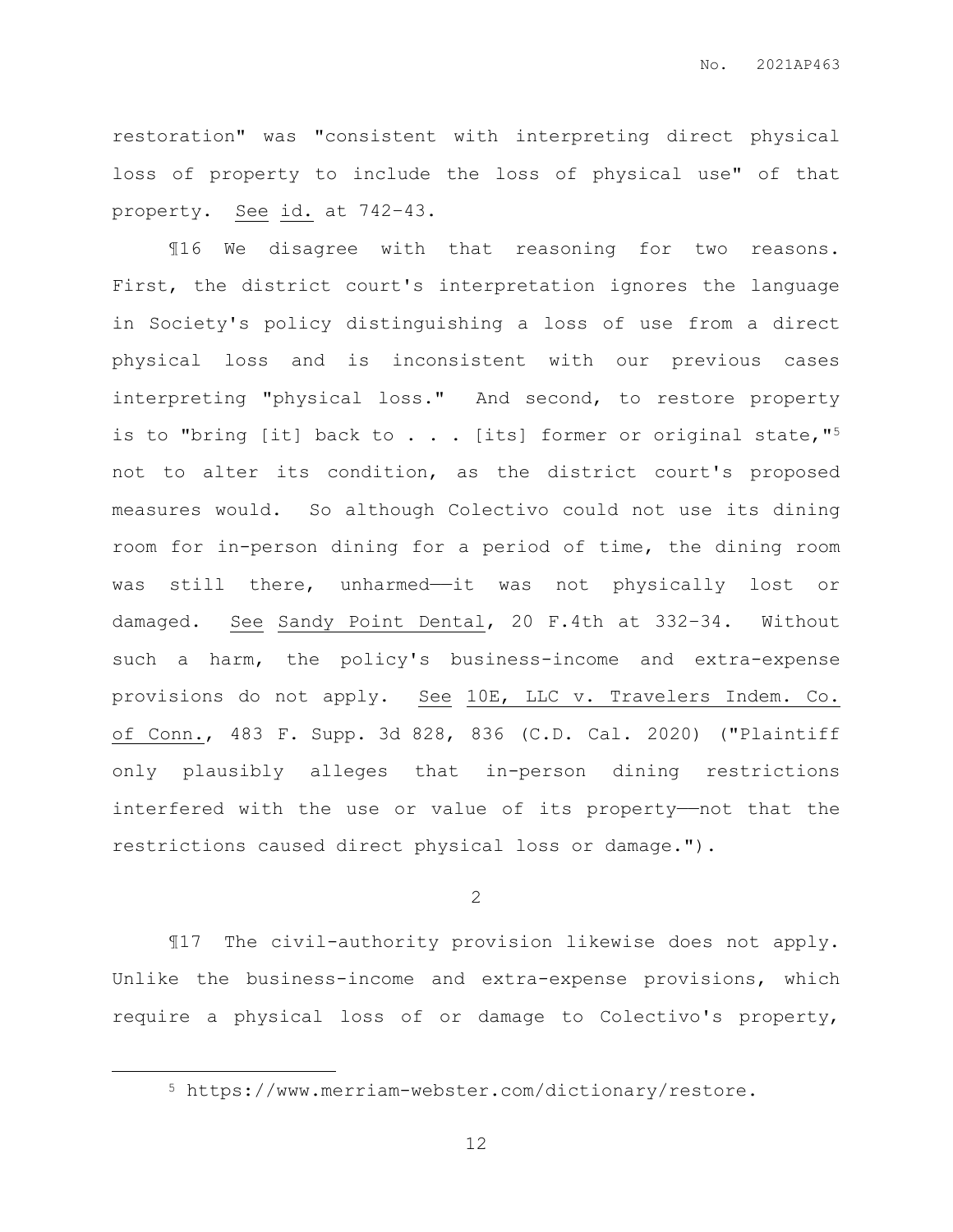the civil-authority provision requires a physical loss of or damage to someone else's. It also requires an "action of civil authority that prohibits access" to Colectivo's property because of the physical damage to the other property. Colectivo argues Palm's orders "caus[ed] the necessary suspension of [its] operations," thus "triggering" the civil-authority provision. Colectivo, however, has identified no other property in the "immediately surrounding" area that suffered a physical harm. See In re Soc'y Ins. Co., 521 F. Supp. 3d at 743–44. Plus, Palm's orders did not prohibit access to Colectivo's property. In fact, the orders explicitly allowed customers to access the property to order, pick up, and pay for Colectivo's food or drinks, provided that they stay six feet apart from others and did not use Colectivo's property for in-person dining.

¶18 Because Colectivo has identified no physical loss of or damage to its property or a surrounding property, the losses it alleges are not covered by the business-income, extraexpense, or civil-authority provisions.

### B

¶19 We now turn to Colectivo's claim that it has coverage under the policy's contamination provision. The policy defines "contamination," in relevant part, as a "dangerous condition in your products, merchandise or premises." If the contamination causes Colectivo to suspend its operations and "results in an action by a public health or governmental authority that prohibits access to the [property] or production of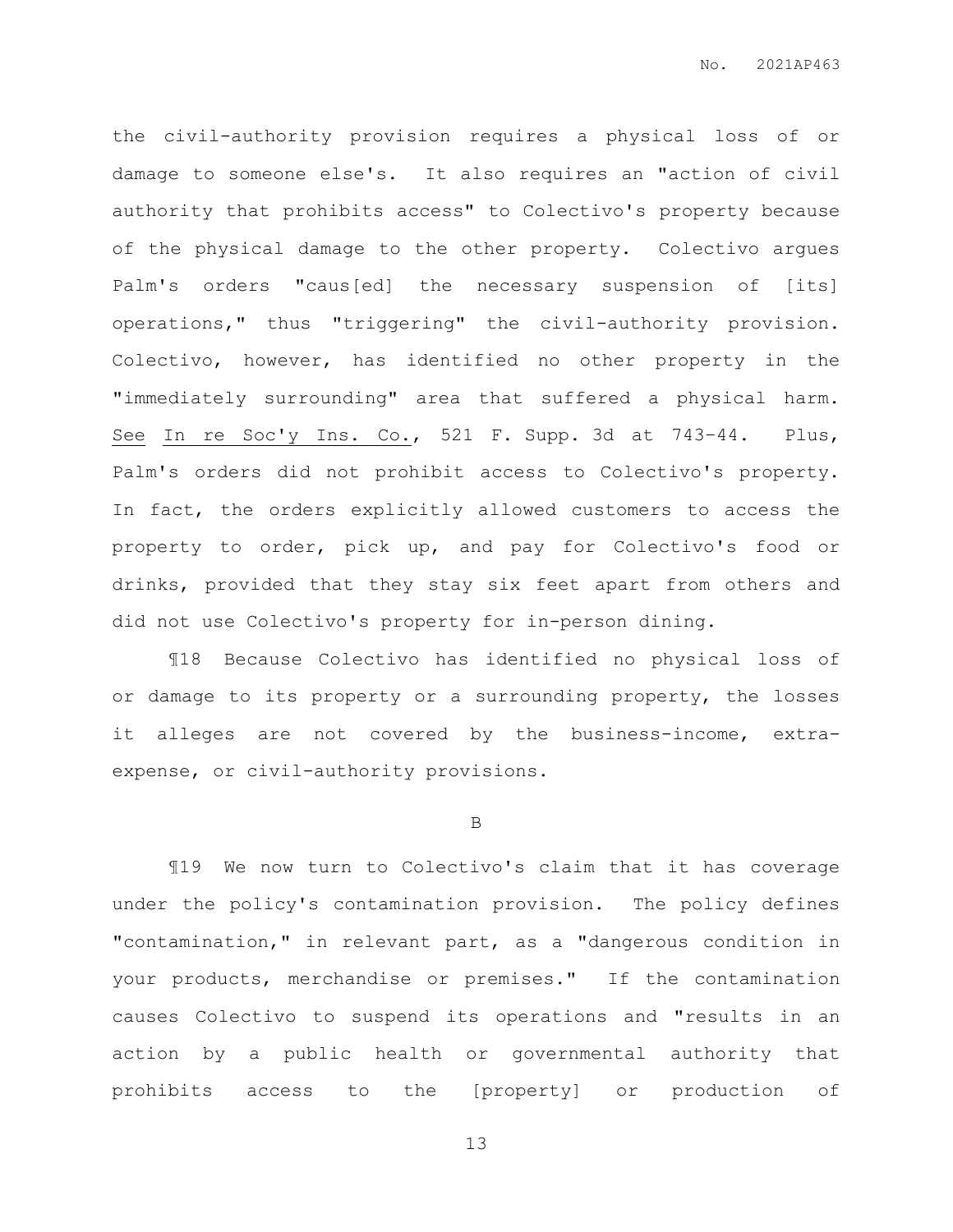[Colectivo's] product," Society will pay for related businessincome and extra-expense losses. Colectivo argues that it is entitled to coverage under this provision because the possible presence on its property of COVID-19 particles created a dangerous condition. It asserts that Palm's orders responded to that condition by barring access to its property, which prohibited the production of its product.

¶20 The contamination provision does not apply here for three reasons. First, as Colectivo concedes in its complaint, it did not suspend its operations due to the presence of COVID-19; it did so because of Palm's orders. Indeed, despite the continuing presence of the virus, in-person dining operations were no longer prohibited after the court invalidated Palm's orders.6 Thus, assuming the presence of COVID-19 particles constitutes "contamination," that contamination did not cause Colectivo to suspend its operations, as the policy requires. Second, and as discussed above, Palm's orders did not prohibit access to Colectivo's property; they restricted how the property could be used. And third, Palm's orders did not prohibit Colectivo from producing its products; they prevented

 $\overline{a}$ 

<sup>6</sup> See Wis. Legis. v. Palm, 2020 WI 42, 391 Wis. 2d 497, 942 N.W.2d 900.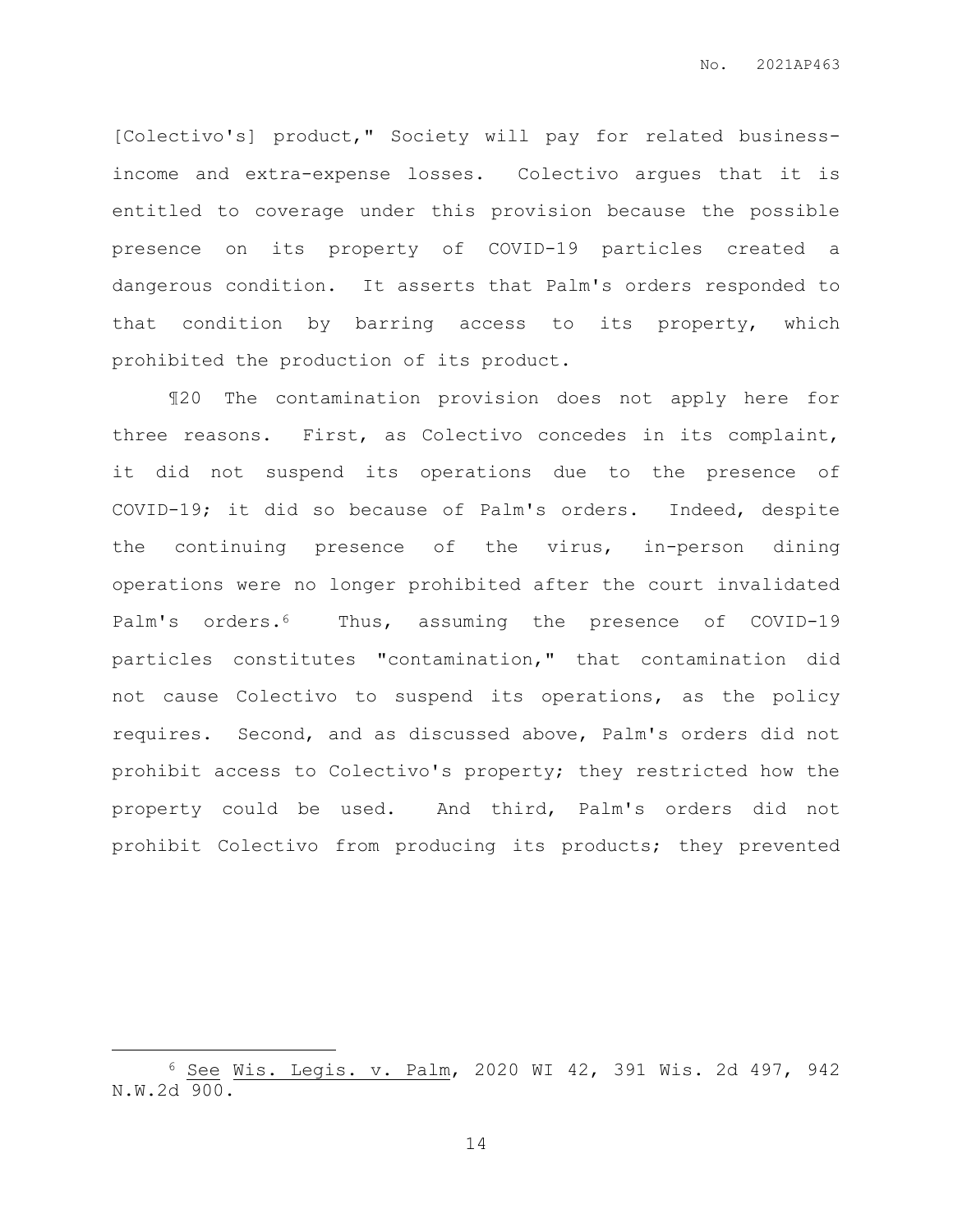it only from serving its products for in-person dining.<sup>7</sup> Accordingly, Colectivo has failed to sufficiently allege an initial grant of coverage under the contamination provision. See In re Soc'y Ins. Co., 521 F. Supp. 3d at 744–45.

## IV

¶21 We conclude that Colectivo fails to state a claim for coverage under the Society policy's business-income, extraexpense, civil-authority, or contamination provisions. Accordingly, we do not address whether any of the policy's exclusion provisions apply. See Am. Fam. Mut. Ins. Co., 268 Wis. 2d 16, 124. We therefore reverse the circuit court's order and remand the cause with instructions to grant Society's motion to dismiss.

*By the Court.*—The circuit court's order is reversed, and the cause remanded.

 $\overline{a}$ 

<sup>7</sup> This third reason applies equally to the plaintiffs here that serve only alcohol and, at least at the beginning of the pandemic, did not have the option of serving their products via take-out or delivery. As Emergency Order No. 12 stated, so long as they were "permitted by state law and municipal ordinance," carryout sales of alcohol beverages could continue. And where such sales were prohibited by state law and municipal ordinance, it is those laws and ordinances that prohibited the plaintiffs from serving their product, not Palm's orders or COVID-19.